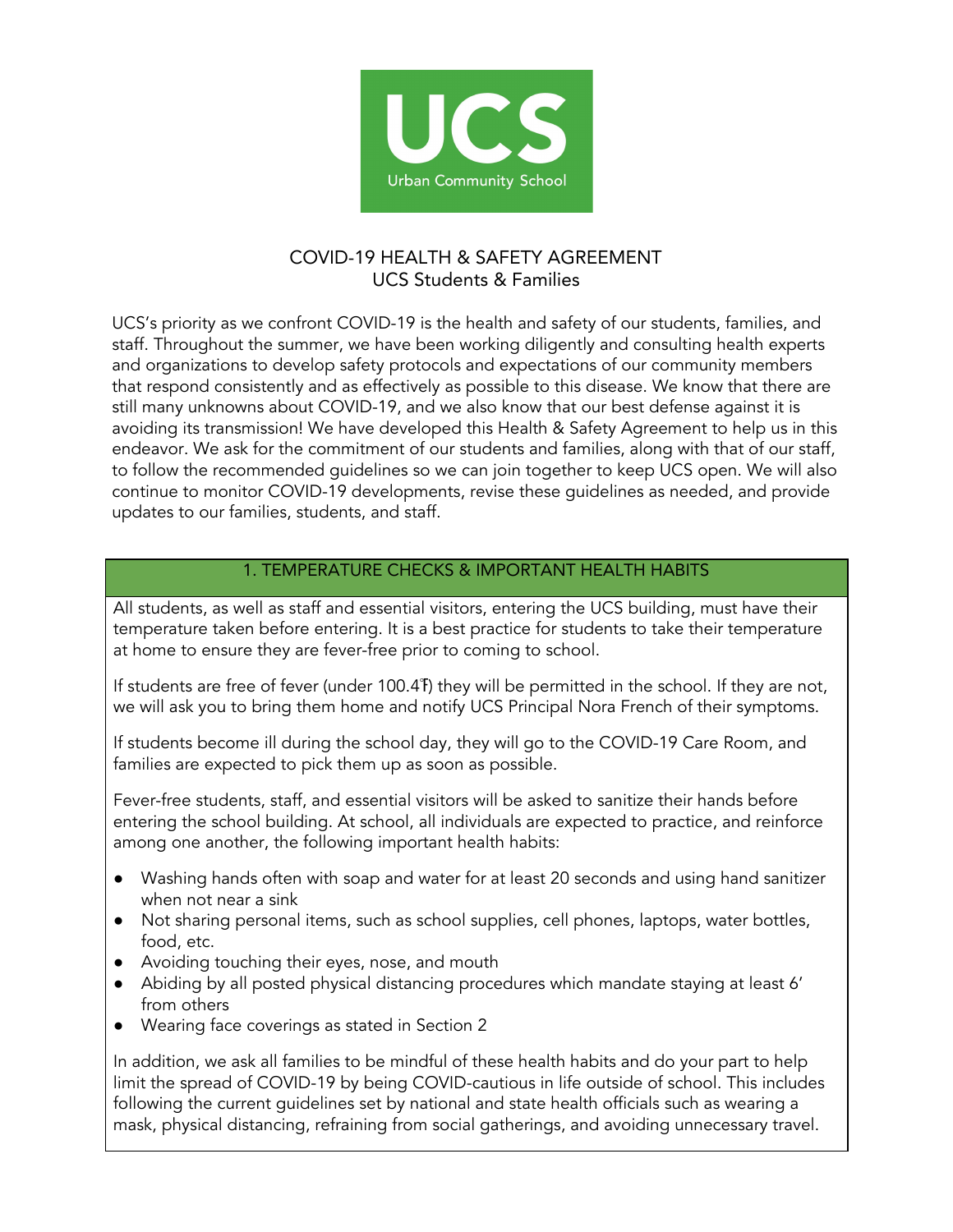# 2. FACE COVERINGS

All students, staff, and essential visitors must wear face coverings over their mouth and nose at UCS. This means face coverings are required any time you are in the building or a tent, including in classrooms, offices, while walking through hallways, in restrooms, and when navigating to and from classrooms and offices. Students are encouraged to bring their own face covering or UCS will provide a disposable one if the student forgets. Students will NOT need to wear a face covering when they are:

- Playing outside at recess or partaking in other physical activity in the gym or outside (with the exception of any tents), so long as they are physically distanced by at least 6'
- Eating their meals in designated areas, so long as they remain physically distanced by at least 6'

# 3. BUILDING SANITATION

UCS's Maintenance Crew will clean high-touch areas and bathrooms throughout the day, and sanitize all classrooms and common areas each evening. In addition, classrooms will have disinfecting supplies for students and teachers to use. UCS will only use cleaning solutions that are safe for children. Students will wash their hands with soap and water when they leave and enter their classroom and will have access to hand sanitizer when they are not near a sink. Finally, UCS's HVAC systems are being improved to support better air circulation and filtering.

#### 4. COVID-19 ILLNESS/EXPOSURE PROTOCOLS

According to the CDC, COVID-19 symptoms may include:

- Fever of at least 100.4 For chills
- New onset or worsening congestion or runny nose not associated with allergy symptoms
- Cough
- Shortness of breath or difficulty breathing
- Fatigue
- Muscle or body aches
- Headache
- New loss of taste or smell
- Nausea or vomiting
- Diarrhea

If your child has any of these symptoms, tests positive for COVID-19, or has been directly exposed (less than 6' apart for at least 15 minutes, unmasked) to someone with COVID-19, you must contact UCS Principal Nora French. You should also contact your healthcare provider immediately and follow their recommendations.

The CDC's protocol for quarantining can be found here: ([https://www.cdc.gov/coronavirus/2019-ncov/if-you-are-sick/quarantine.html\)](https://www.cdc.gov/coronavirus/2019-ncov/if-you-are-sick/quarantine.html). It states:

- If you are ill and suspected to have COVID-19 (as assessed by your healthcare provider), you should quarantine until:
	- At least 10 days since symptoms first appeared AND
	- At least 72 hours with no fever AND
	- Symptoms have improved
- If you test positive for COVID-19 but have NO symptoms, you should quarantine until:
	- After 10 days have passed, so long as you continue to have no symptoms

Students who quarantine will switch to UCS's virtual experience, AccessUCS.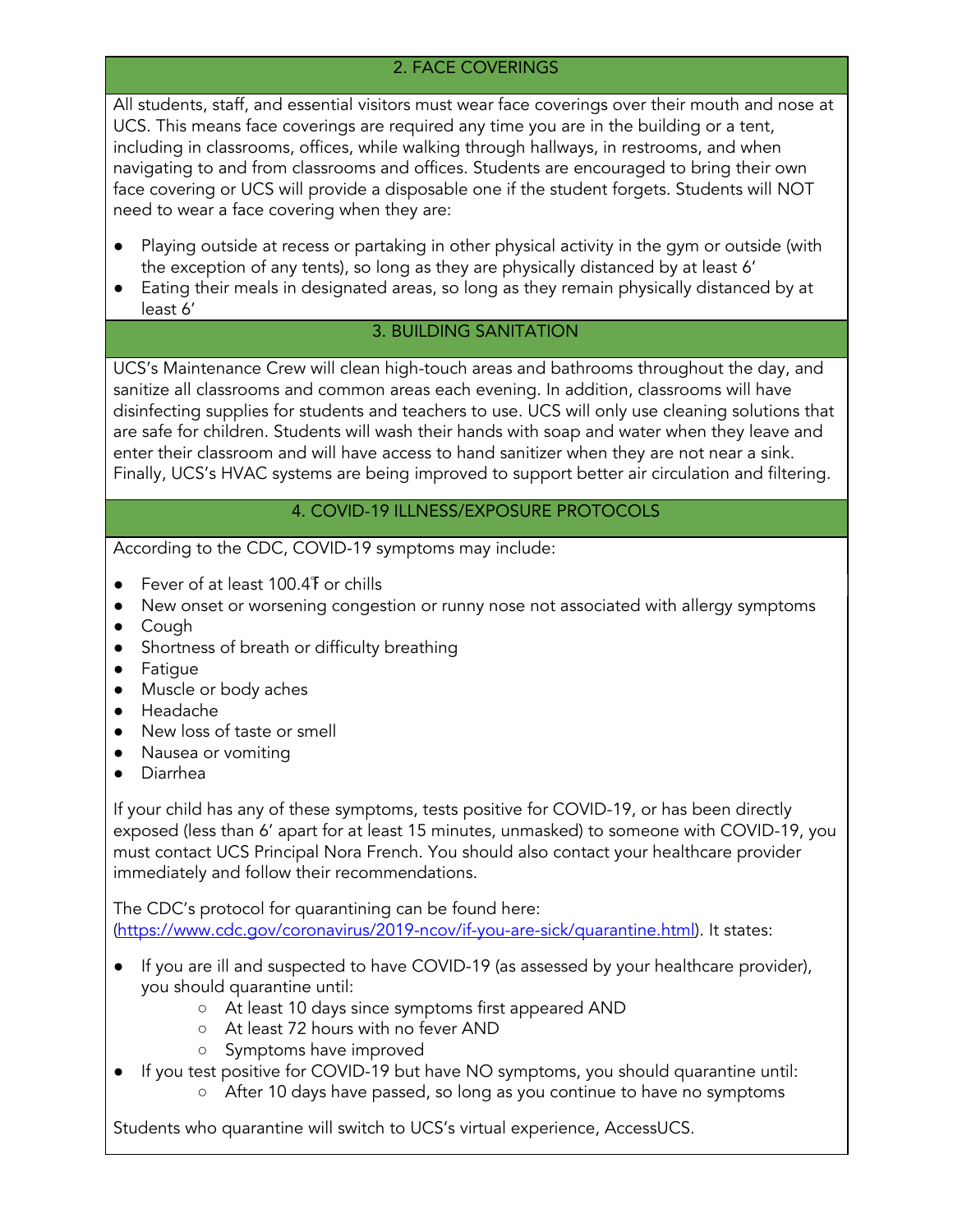If there is a suspected case of COVID-19 at UCS, the Cleveland Department of Health will be notified, and contact tracing will be conducted. UCS will send out two letters to families: one letter will be a notification of the case to individuals NOT exposed to the infected person; the other letter will be sent to individuals who were exposed to the infected person and will provide instructions for next steps.

#### 5. TRAVEL

Students and families who (1) travel to states that report positive testing rates of 15% or higher for COVID-19, or (2) travel by airline must contact UCS Principal Nora French. The regularly updated list of states with high testing rates can be found on Ohio's COVID-19 site: [https://coronavirus.ohio.gov/wps/portal/gov/covid-19/families-and-individuals/COVID-19-Trav](https://coronavirus.ohio.gov/wps/portal/gov/covid-19/families-and-individuals/COVID-19-Travel-Advisory/COVID-19-Travel-Advisory) [el-Advisory/COVID-19-Travel-Advisory.](https://coronavirus.ohio.gov/wps/portal/gov/covid-19/families-and-individuals/COVID-19-Travel-Advisory/COVID-19-Travel-Advisory) Students travelling to these states are advised to self-quarantine for 14 days.

#### 6. NONCOMPLIANCE

UCS will do everything possible to support students while maintaining a safe environment. Faculty and staff will use restorative conversations to encourage students to follow health and safety protocols. Students will be given two warnings/redirections for noncompliance. After a third warning, the student may be removed from class for a restorative conversation with appropriate staff or a sensory break, and parents will be notified by the student's teacher. If the challenge continues, additional measures will be considered, including transitioning the student to UCS's virtual experience, AccessUCS.

# 7. THE AGREEMENT

My student and I have read and understand the importance of following the safety guidelines created by UCS in collaboration with the State of Ohio Health Department, Center for Disease Control (CDC), University Hospitals Rainbow Babies & Children's Hospital, MetroHealth School Health Program, the Independent School Association of the Central States, and the National Association of Independent Schools.

We agree to follow the guidelines set forth in this Health & Safety Agreement at school and outside of school, and thus join other students, staff, and families in our community effort to keep all of us safe and healthy.

As a family, we further agree that our student will stay home, and we will notify UCS Principal Nora French when our student has a fever of 100.4 For above, experiences any illness symptoms related to COVID-19, or has close contact with a person who has tested positive for COVID-19. For illnesses or injuries unrelated to COVID-19, we will notify UCS's front office.